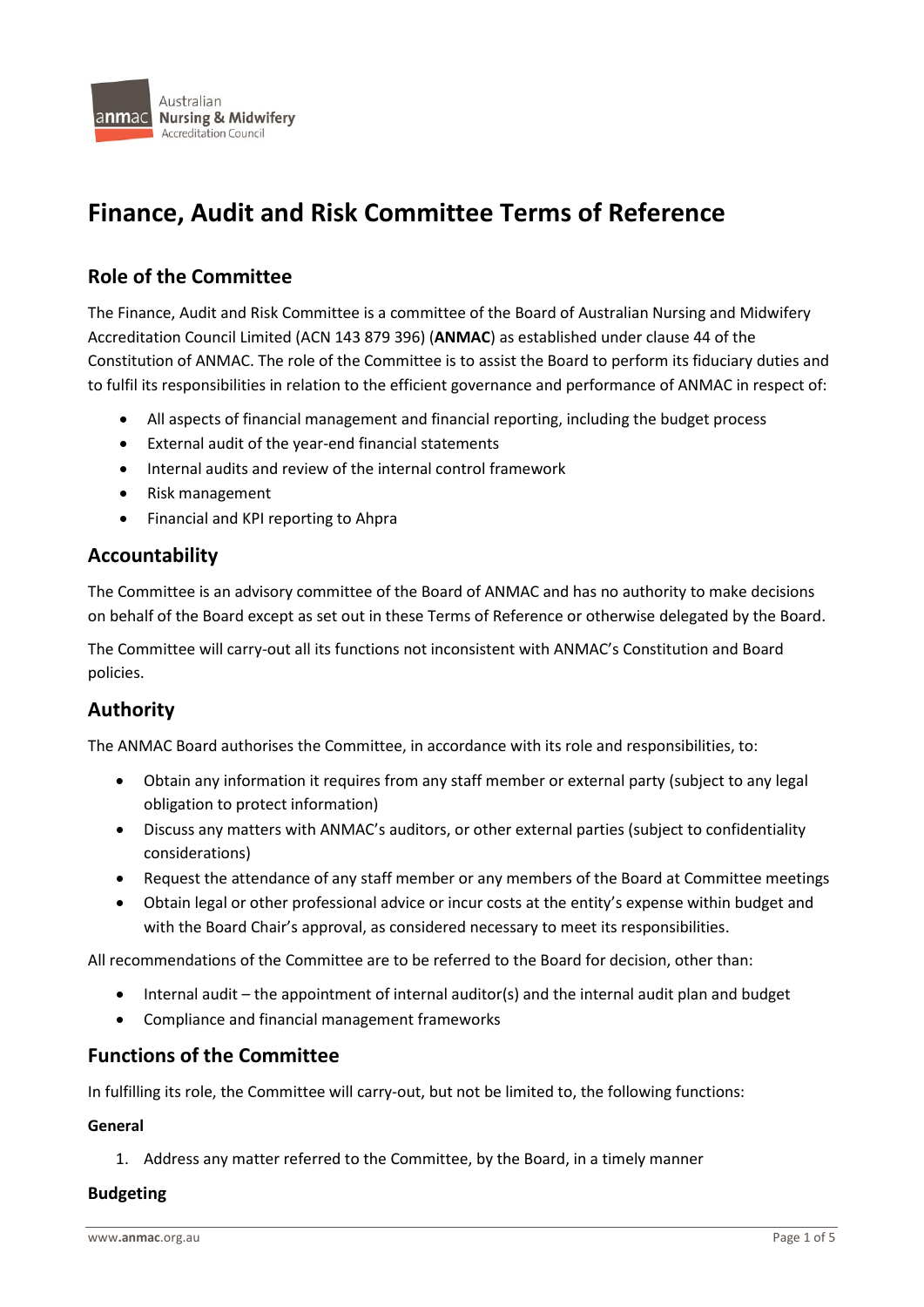- 2. Review the proposed annual budget to ensure that financial resources are aligned with business plans, and submit a recommended annual budget to the Board for approval
- 3. Undertake a mid-year review of the annual budget and recommend changes to the Board as appropriate
- 4. Review the 5-year Capital Expenditure Budget and make recommendations to the Board

# **Financial reporting**

- 5. Review quarterly financial reports, keeping the Board informed of any significant changes in trends or financial matters.
- 6. Review the Board financial dashboard and make recommendations for improvements to content, format and presentation
- 7. Assess any recent or upcoming developments in accounting standards, policies and interpretations that are relevant to ANMAC. Assess the implications and keep the Board informed of material consequences to ANMAC's Financial Reports
- 8. Review the year-end Financial Statements and provide advice to the Board/CEO, (including whether appropriate action has been taken in response to audit recommendations and adjustments) and make a recommendation to the Board regarding the signing of the Directors Declaration
- 9. Review the processes in place designed to ensure that financial information included in the entity's annual report is consistent with the signed financial statements

# **External audit**

- 10. Review the timetable and plans for the upcoming external audit
- 11. Provide feedback to the Board regarding the audit process and advice on action to be taken on significant issues raised during the audit process
- 12. Act as a forum for communication between the CEO, the Director Corporate Services and the external auditor.
- 13. Hold a Committee members-only session with the external auditors
- 14. Periodically review the appointment, terms of engagement and remuneration of the external auditor

# **Internal controls and internal audit**

- 15. Review whether management's approach to maintaining an effective internal control framework, including over external parties such as contractors and advisors, is sound and effective
- 16. Review whether management has in place relevant internal policies and procedures and that these are periodically reviewed and updated, and are being followed/applied by the relevant people
- 17. Review Board policies that fall within this Committee's purpose, including the CEO's financial delegations and the procurement policy. Make recommendations to the Board as required
- 18. Approve and oversight ANMAC's internal audit work plan, ensuring coverage is aligned with ANMACs key risks
- 19. Review the outcomes of all internal audit investigations and ensure appropriate recommendations are implemented by Management, including identification and implementation of best practice

# **Risk management**

20. Assess whether management has in place a current and sound risk management framework and associated procedures for effective identification and management of ANMACs business and financial risks, including fraud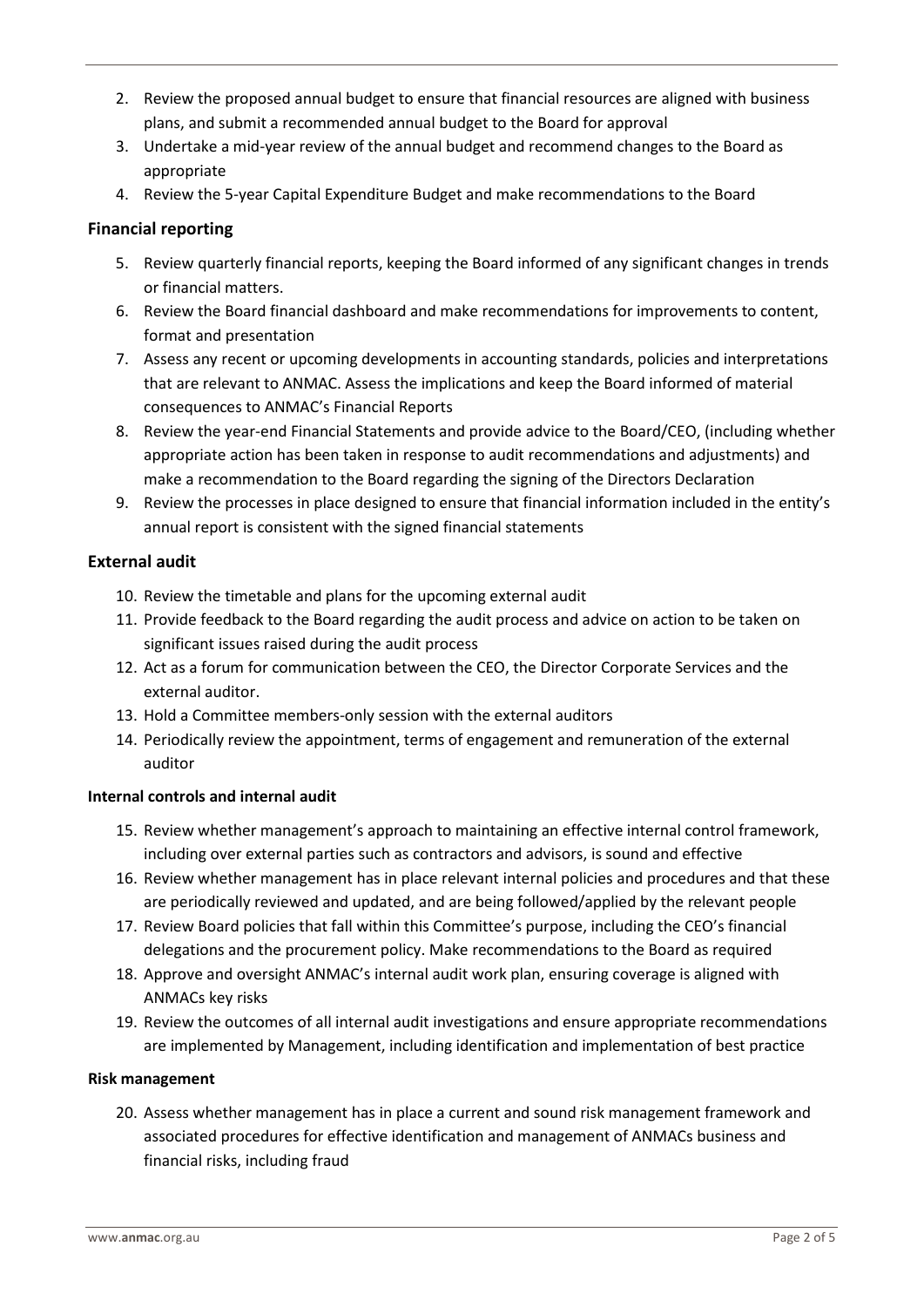- 21. Review strategic risks identified and provide feedback on the mitigation strategies implemented by management
- 22. Review and oversight the Directors and Officers and Professional Indemnity insurance policies
- 23. Review whether a sound and effective approach has been followed in establishing ANMAC's business continuity planning arrangements, including whether disaster recovery plans have been tested periodically
- 24. Review ANMAC's fraud control plan and satisfy itself that ANMAC has appropriate processes or systems in place to capture and effectively investigate fraud related information
- 25. Regularly review the compliance report, keep the Board informed of any non-compliance and make recommendations as required
- 26. Review the effectiveness of the system for monitoring ANMAC's compliance with relevant legislation, including employment, WH&S, privacy, GST and contracts

#### **Reporting to Ahpra**

- 27. Review the draft Annual Workplan for Ahpra and recommend changes to the Board as appropriate
- 28. Review the draft annual Budget for Ahpra and recommend changes to the Board as appropriate
- 29. Review the Six-month KPI Report for Ahpra and make recommend changes to the Board as appropriate
- 30. Review the Annual KPI Report for Ahpra and make recommend changes to the Board as appropriate

#### **Administration**

- 31. Receive and consider conflict of interest declarations
- 32. Review the Committee's Terms of Reference
- 33. Update the Committee's annual work plan and ensure it covers all responsibilities outlined in the Committee Terms of Reference
- 34. Review the Committee's performance for the year

# **Structure and Composition of the Committee**

# **Membership**

All members of the Committee must be non-executive Directors of the Board. The minimum number of members is three and the maximum number is five.

#### **Expertise**

At least one member of the Committee must be able to demonstrate a significant understanding of financial and risk management as relevant to ANMAC.

# **Appointment**

The Board appoints, replaces or removes members to and from the Committee and reviews the composition of the Committee at least annually.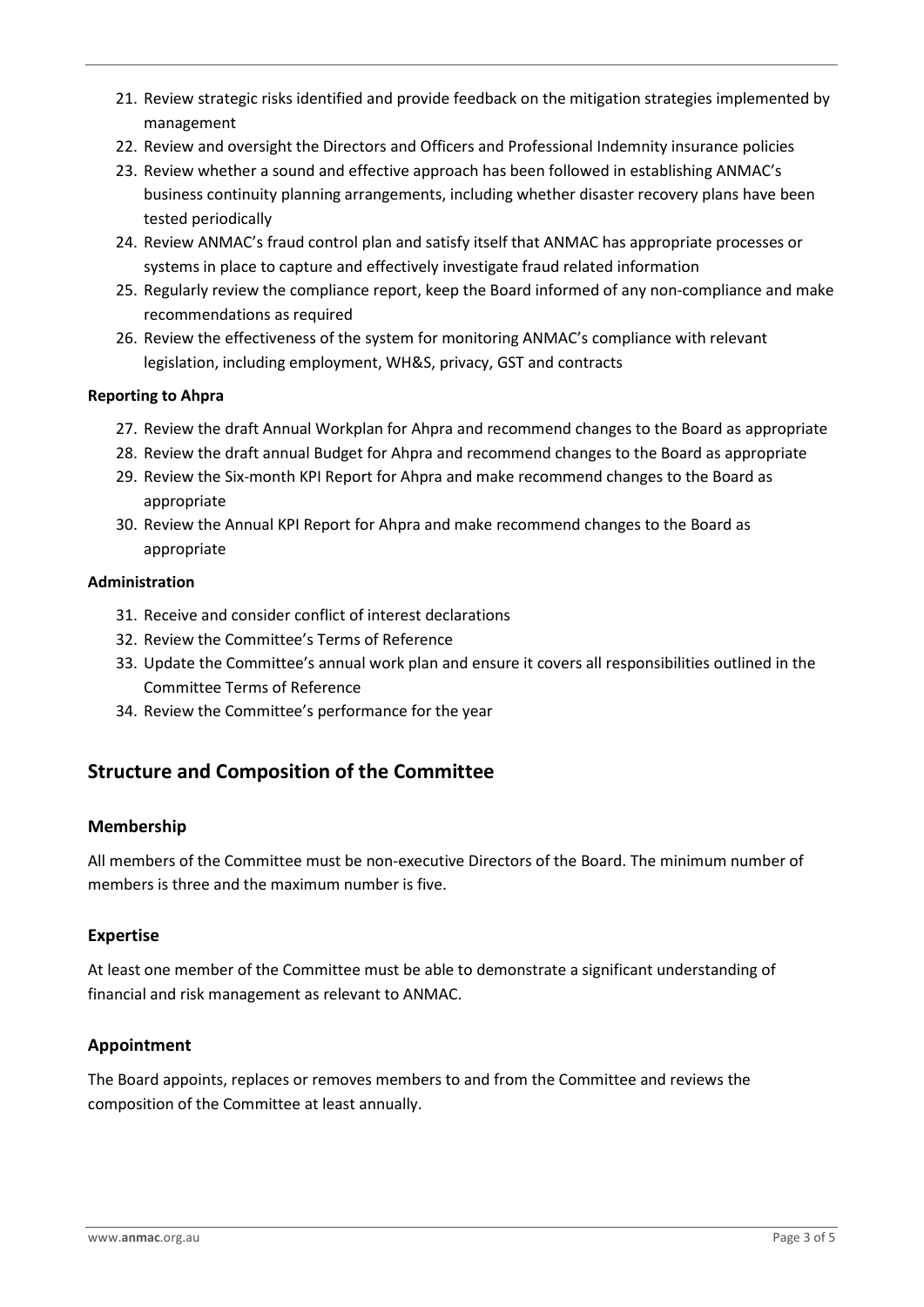#### **Chair**

The Board will appoint a Chair of the Committee and that person cannot also be the Chair of the ANMAC Board. The Board reviews the appointment of the Chair annually.

If the Chair is absent from a meeting and no acting Chair has been appointed, the members of the Committee present at the meeting have authority to choose one of their number to be Chair for that particular meeting.

# **Operation of the Committee**

# **Secretariat support**

Secretariat support to the Committee is provided by the Company Secretary. All records of the Committee, including the agendas, minutes and all reports and recommendations, are prepared and kept by the Office of the CEO.

# **Frequency of meetings**

The Committee may meet as frequently as necessary to undertake its role effectively and, in any event, at least four times per year.

#### **Notice for meetings**

The Chair of the Committee may call a meeting of the Committee if required by any Committee member, the Chair of the Board, the CEO, or any member of the Board. A notice of each meeting confirming the date, time, venue and agenda will be provided to each member of the Committee as soon as practicable prior to the meeting date. Committee meetings may be held using any technology consented to by all Directors.

#### **Agenda and minutes**

The Company Secretary will coordinate with the Chair of the Committee to draft and prepare the agenda for the Committee meeting. The Company Secretary will also coordinate with the Chair of the Committee to ensure that the minutes of the meeting are promptly drafted and distributed to Committee members as soon as practicable after each meeting. The agenda for each meeting includes a standing item for Committee members to approve the minutes of the previous Committee meeting.

#### **Meeting Attendance and Participation**

Committee members must commit the time necessary to understand the issues, participate vigorously and respectfully in debate and are genuinely committed to the role and functions of the Committee.

Any Director of the Board and any invitee of the Committee may attend and speak at a Committee meeting but are non-voting attendees.

The CEO and the Company Secretary attend all Committee meetings but are non-voting attendees.

# **Quorum for meetings**